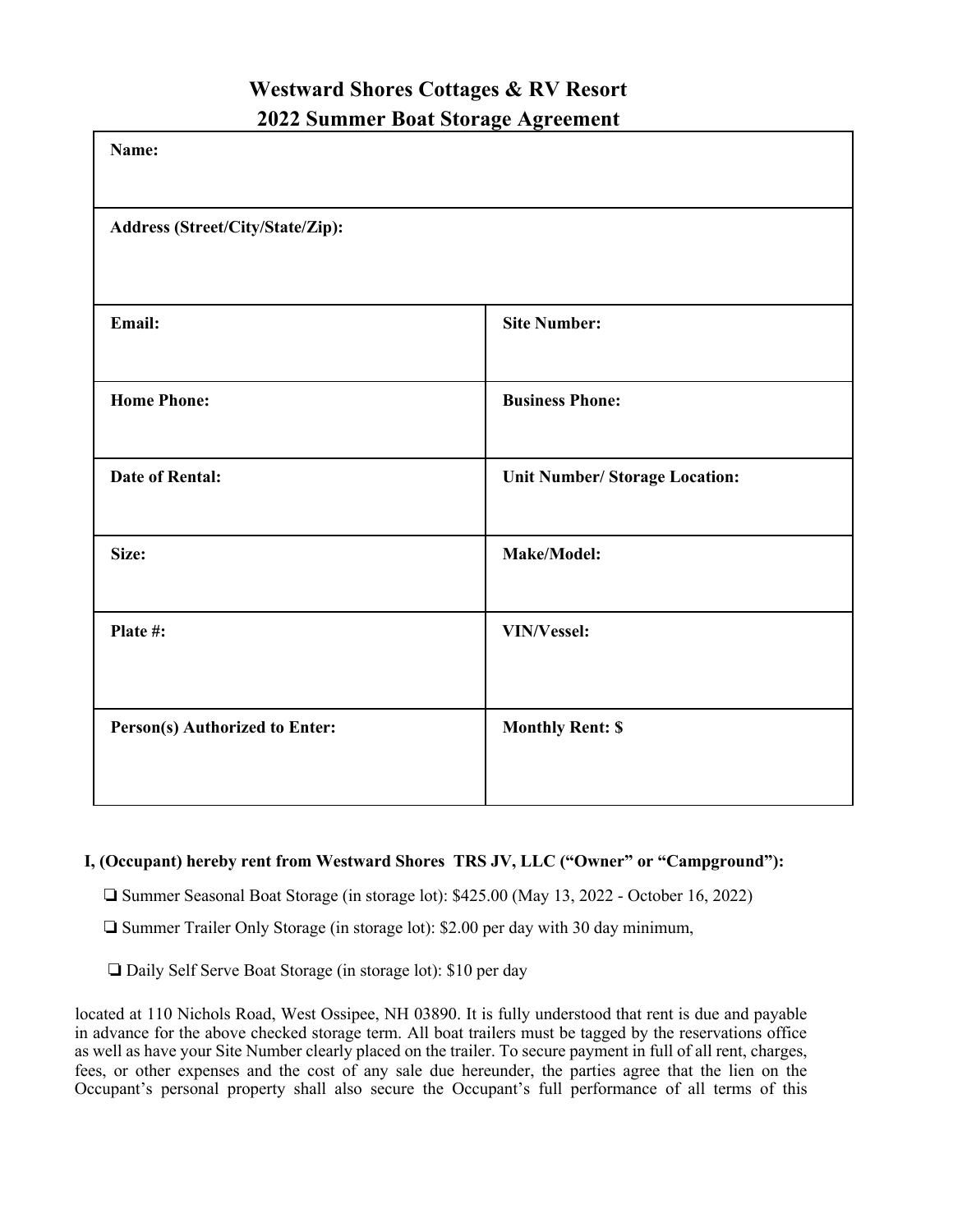Agreement and shall continue as long as any obligations of the User remain outstanding regardless of whom has possession of the personal property and/or whether it has been removed from the premises.

#### **TERMS AND CONDITIONS. PLEASE READ CAREFULLY**

1. **Term.** The term of this Agreement shall be from May 13, 2022 - October 16, 2022 unless terminated earlier pursuant to the terms of this Agreement selected above. Short term and daily storage are agreed to terms for dates listed in the guest's reservation profile. No rent refunds are given.

2. **Storage Unit** & **Access.** Immediately upon the placement of personal property in the storage lot, the Occupant shall secure the Boat and is responsible for maintaining control of the keys or combination throughout the term of this Agreement. The Occupant shall have access to the Boat for the purposes of storing and retrieving items only. Campground may condition the Occupant's access to the Boat for the purpose of maintaining security of the premises, by such means as limited hours of operation, requiring identification, using sign-in/sign-out system, etc. Campground is not responsible for verifying the identity of the Occupant, or any other(s) who may be authorized to enter the Boat and shall be held harmless against any loss sustained by the Occupant for entry of the unit by unauthorized persons. Campground has no responsibility whatsoever to provide a lock to the Occupant's Boat and is not responsible for moving Occupant's property in or out of the Boat or off the storage lot. At the expiration or termination of this Agreement, the Occupant must remove all property from the storage space.

- 3. **Rent.** The rental rate for Summer Storage is:
	- □ Summer Seasonal Boat Storage (in storage lot): \$425.00
	- $\Box$  Summer Trailer Only Storage (in storage lot): \$2.25 per day with 30 day minimum,
	- □ Daily Self Serve Boat Storage (in storage lot): \$10 per day

#### **Rent for the Summer Season is due on or before the Boat or trailer is placed in storage. Rent for short term storage shall be paid in advance of stay.** There is a \$25.00 charge for any check returned unpaid.

4. **Rules and Regulations.** The Occupant agrees to abide by all posted rules and regulations. The Owner reserves the right to amend the rules and regulations from time to time. The Occupant acknowledges receipt of a copy of the current rules and regulations upon the execution of this agreement.

5. **Use, Occupancy, and Compliance with The Law.** The premises are to be used only for storage of a Boat and household goods inside the Boat owned by the Occupant. Since the Occupant stores goods without the Owner's knowledge, supervision, or control, it is specifically agreed that the Owner is not responsible for the kind, quality or value of any goods stored by the Occupant pursuant to this Agreement. The Owner is not a warehouse as defined by RSA 382-A:7 and does not have the obligations thereof. Nothing herein shall constitute any Agreement of admission by the Owner that the Occupant's stored property has any value, nor shall anything herein affect the release of the Owner's liability set forth below. The storage of corrosive materials, perishable items, contaminants and pollutants, contraband, toxic waste, welding, flammable, explosive or other inherently dangerous material is prohibited. The Occupant shall not store any items that are in violation of any ordinance, order or requirement imposed by any Board of Health, Sanitary Department, Police Department or other government agency or in violation of any other legal requirement. The Occupant shall not do any act which creates or may create a nuisance in or around the Unit or the premises, or which in any way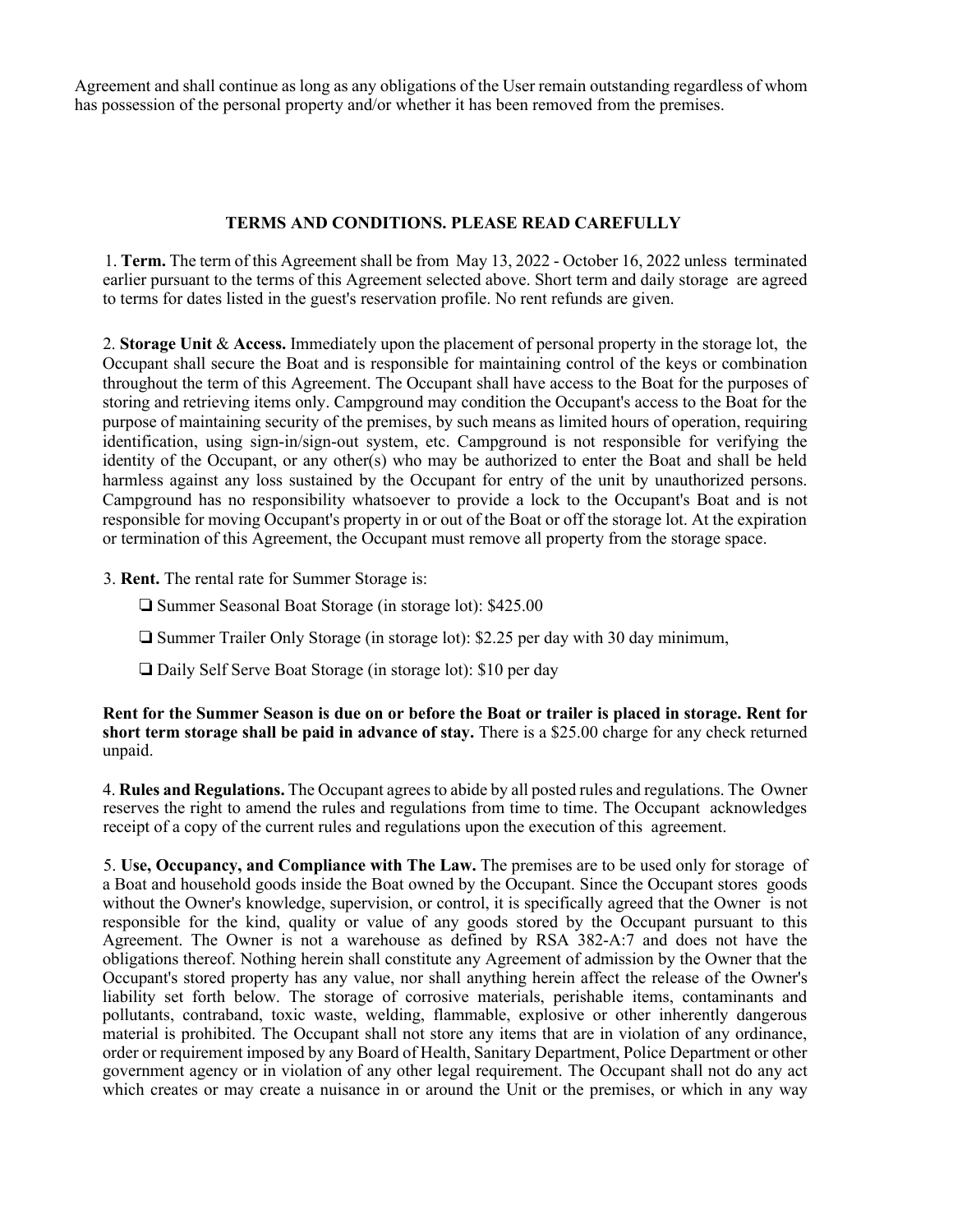compromises or affects the Owner's insurance on the Premises.

6. **Owner's Right of Access.** The Owner or the Owner's representative shall have the right, upon reasonable advance notice to the Occupant, to enter the Boat for the purpose of examining the Boat of the contents thereof to assure compliance with the terms of this Agreement or for making repairs or alterations thereto. In the event of an emergency, or in the event the Owner believes that a hazardous or unlawful condition or nuisance is being created on the rental space, the Owner or the Owner's representative is authorized to enter the Boat immediately, without prior notice to the Occupant.

7. **Risk of Loss and Insurance.** The Occupant agrees that the risk of loss is entirely-on the Occupant. The Owner is not responsible for the loss or damage of any property stored on the storage lot and does not provide insurance covering any personal property of the Occupant. Obtaining insurance on the Occupant's personal property is the sole responsibility of the Occupant. If the Occupant obtains such insurance, the Occupant's carrier shall not be subrogated to any claim of the Occupant for any liability whatsoever released herein.

8. **Assignment or Subletting.** The Occupant shall not sublet the storage space or assign any interest in this Agreement without the prior written consent of the Owner.

9. **Storage Lien.** Pursuant to RSA 451-C, the Owner and Northgate Ossipee LLC ("Relevant Parties") have a lien upon all personal property brought to the premises to secure the payment in full of all rent, charges, fees, or expenses, and the costs of any sale due hereunder. The parties agree that the lien on the Occupant's personal property shall continue as long as any obligations of the User remain outstanding regardless of who has possession of the personal property/Boat and/or whether it has been removed from the premises.

10. **Default and Sale.** Time is the essence in the payment of all obligations and performance of all terms of this Agreement. In addition to late fees and interest, the Relevant Parties shall have all the rights and remedies afforded by RSA 4.51-C, to which the Occupant is referred. Pursuant to RSA 451- C, if any rent, charges, fees, or expenses remain unpaid for a period of five (5) days, the Relevant Parties may deny the Occupant access to the Boat and storage space until they are paid in full. If after thirty (30) days any of the rent, charges, fees, or expenses shall remain unpaid, the Relevant Parties may remove the Owner's and Occupant's locks, remove any personal property from the storage space and retain such personal property, and then, after satisfying the statutory notice provisions, proceed to sell such personal property to satisfy the lien. A notice of sale shall be served upon the occupant in person or by registered or certified mail at the last known address no less than fourteen (14) days before the sale, stating the time and place of sale, the property to be sold and the amount of the rent, charges, fees, or expenses owed. The Occupant agrees that the Relevant Parties shall have the fullest discretion allowed by law in the conduct of any sale of the Occupant's property as a result of the Occupant's default. The Relevant Parties are expressly authorized to sell goods in any commercially reasonable manner which shall include an unadvertised, private sale, at the going rate to any person or entity dealing in used or second-hand property. The proceeds of any sale shall be applied first to the expenses of the sale including reasonable attorney's fees, satisfaction of the underlying debt, satisfaction of the underlying debt of any other lien holder of record. Any proceeds remaining from the sale shall be paid to the Relevant Parties. If the Relevant Parties are unable to return the excess proceeds due to the Occupant's failure to provide the Relevant Parties with the current address, the excess proceeds will be deemed to have been abandoned and will be turned over to the State of New Hampshire if not claimed within a reasonable period of time. If the proceeds of the sale are not sufficient to satisfy the Occupant's indebtedness to the Relevant Parties, the Occupant shall be liable to the Relevant Parties for the deficiency.

11. **Notice to Lienholders.** Any lienholder discovered pursuant to RSA 451-C shall be given notice of any sale at least twenty (20) days prior to the date of sale, except in the case of a motor vehicle, notice shall be sent at least thirty (30) days prior to the date of sale. Lienholder must remove such